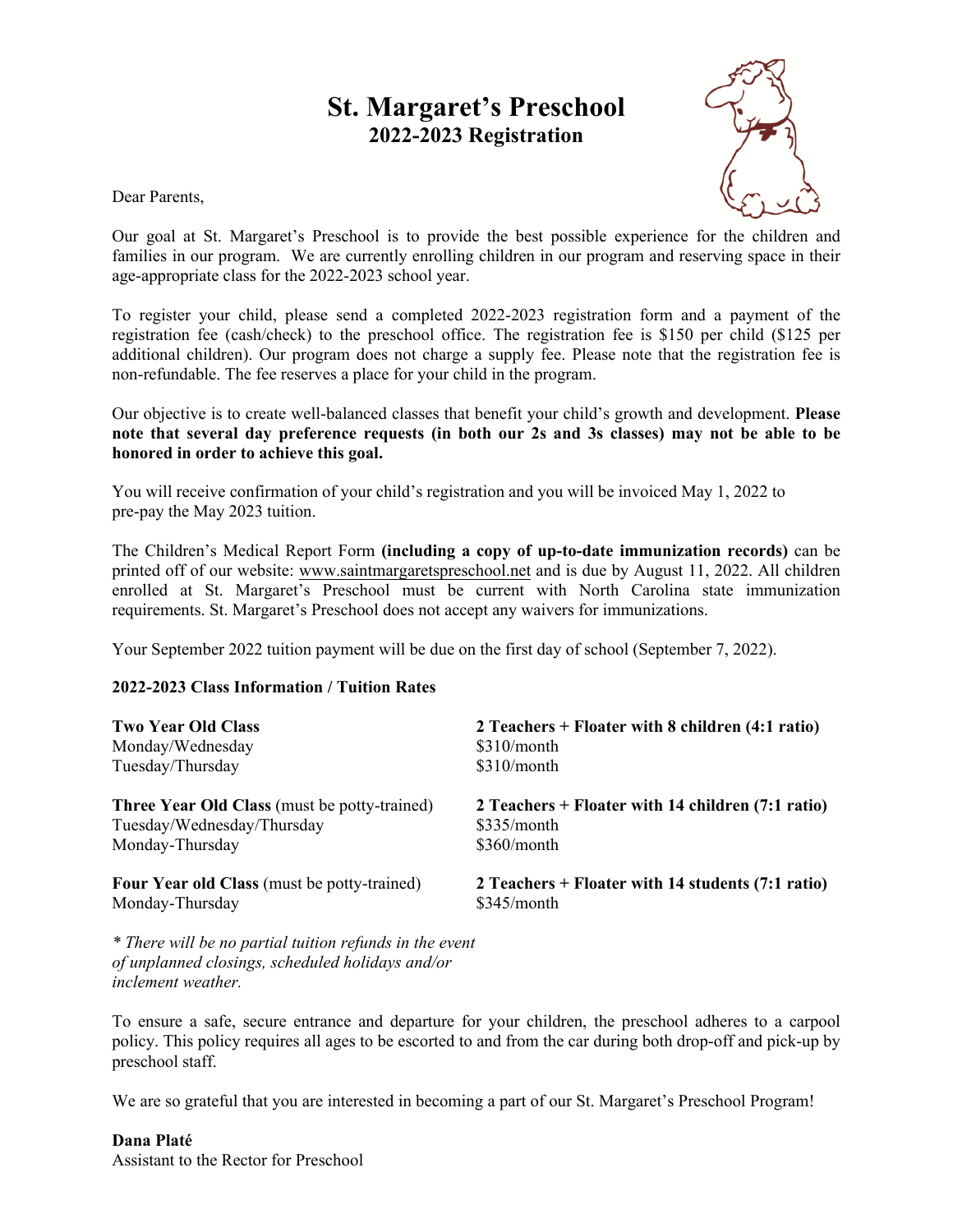# **St. Margaret's Preschool**

*2022-2023 Registration Form*

| <b>Class Request:</b><br>Please designate your first and second preference                 |                  |                |  |
|--------------------------------------------------------------------------------------------|------------------|----------------|--|
| 2-Years Old<br>4-Years Old<br>$M-TH$                                                       | $T/TH$<br>M-TH   |                |  |
| Child's Birthdate:<br>Child must be the appropriate age by August 31, 2022 (no exceptions) |                  |                |  |
| Gender: Male () Female ()                                                                  |                  |                |  |
|                                                                                            |                  |                |  |
| Current Address: (street)                                                                  |                  | (neighborhood) |  |
| (city)                                                                                     | (s <i>tate</i> ) | (zip)          |  |
|                                                                                            |                  |                |  |
|                                                                                            |                  |                |  |
|                                                                                            |                  |                |  |
|                                                                                            |                  |                |  |
| NO(                                                                                        |                  |                |  |
|                                                                                            |                  |                |  |
| <b>Emergency Contact Information</b>                                                       |                  |                |  |
|                                                                                            |                  |                |  |
|                                                                                            |                  |                |  |
|                                                                                            |                  |                |  |
|                                                                                            |                  |                |  |